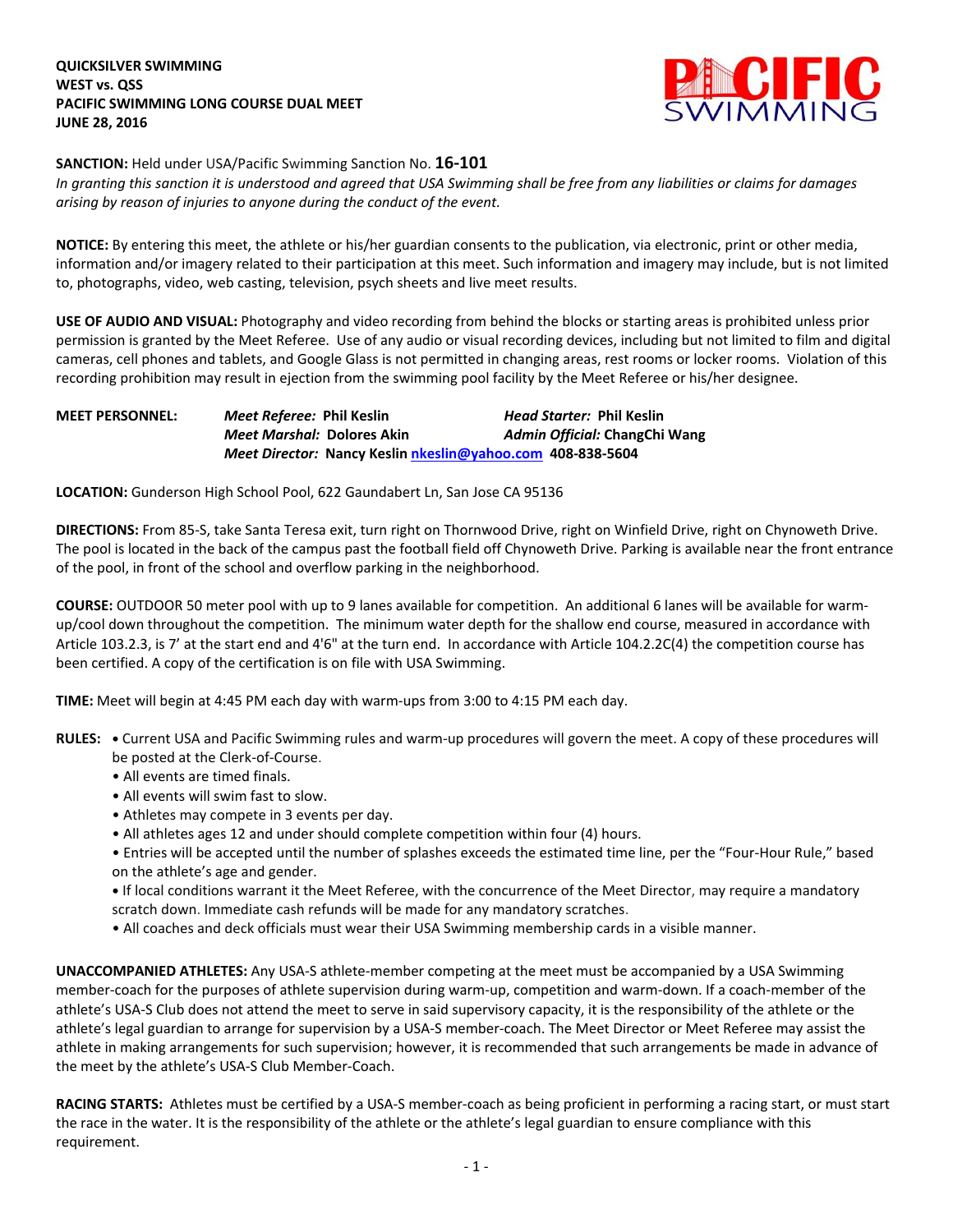**RESTRICTIONS:** • Smoking and the use of other tobacco products is prohibited on the pool deck, in the locker rooms, in spectator seating, on standing areas and in all areas used by athletes, during the meet and during warm-up periods.

- Sale and use of alcoholic beverages is prohibited in all areas of the meet venue.
- No glass containers are allowed in the meet venue.
- No propane heater is permitted except for snack bar/meet operations.
- All shelters must be properly secured.
- Changing into or out of swimsuits other than in locker rooms or other designated areas is prohibited.
- Destructive devices, to include but not limited to, explosive devices and equipment, firearms (open or concealed), blades, knives, mace, stun guns and blunt objects are strictly prohibited in the swimming facility and its surrounding areas. If observed, the Meet Referee or his/her designee may ask that these devices be stored safely away from the public or removed from the facility. Noncompliance may result in the reporting to law enforcement authorities and ejection from the facility. Law enforcement officers (LEO) are exempt per applicable laws.
- Only coaches EZ-Ups will be allowed on the pool deck. Set-up is allowed outside the yellow bars of the pool deck, on the bleachers and designated areas outside the pool gates.
- **ELIGIBILITY:** Athletes must be current members of USA-S and enter their name and registration number on the meet entry card as they are shown on their Registration Card. If this is not done, it may be difficult to match the athlete with the registration and times database. The meet host will check all athlete registrations against the SWIMS database and if not found to be registered, the Meet Director shall accept the registration at the meet (a \$10 surcharge will be added to the regular registration fee). Duplicate registrations will be refunded by mail.
	- Entries with **"NO TIME" will be accepted**. Coach verified times are highly recommended for athletes without times.
	- Entry times submitted for this meet will be checked against a computer database and may be changed in accordance with Pacific Swimming Entry Time Verification Procedures.
	- Disabled athletes are welcome to attend this meet and should contact the Meet Director or Meet Referee regarding any special accommodations on entry times and seeding per Pacific Swimming policy.
	- Athletes 19 years of age and over may compete in the meet for time only, no awards. Such athletes must have met standards for the 17-18 age group.
	- The athlete's age will be the age of the athlete on the first day of the meet.
	- Meet is open to all qualified athletes registers with WEST or QSS. Athletes who are unattached, but participating with WEST or QSS are eligible to enter the meet.
	- The 400 IM will be limited to at most 2 heats for girls and 2 heats for boys. Coaches from each club will coordinate to ensure timeline.

**ENTRIES:** A hytek entry file must be submitted to [ckikuta@att.net](mailto:ckikuta@att.net) by June 18, 2016.

**ENTRY FEES:** \$4.00 per event plus a \$10.00 participation fee per athlete. Each team must submit a team check. A single team check for all entries payable to: Quicksilver Swimming must be hand delivered to the meet director prior to the start of the meet.

**CHECK-IN:** The meet will be pre-seeded.

**SCRATCHES:** Any athletes not reporting for or competing in an individual timed final event that they have entered shall not be penalized.

## **AWARDS:** None.

## **ADMISSION:** Free.

**SNACK BAR & HOSPITALITY:** A snack bar may be available throughout the competition. Coaches and working deck officials will be provided snacks.